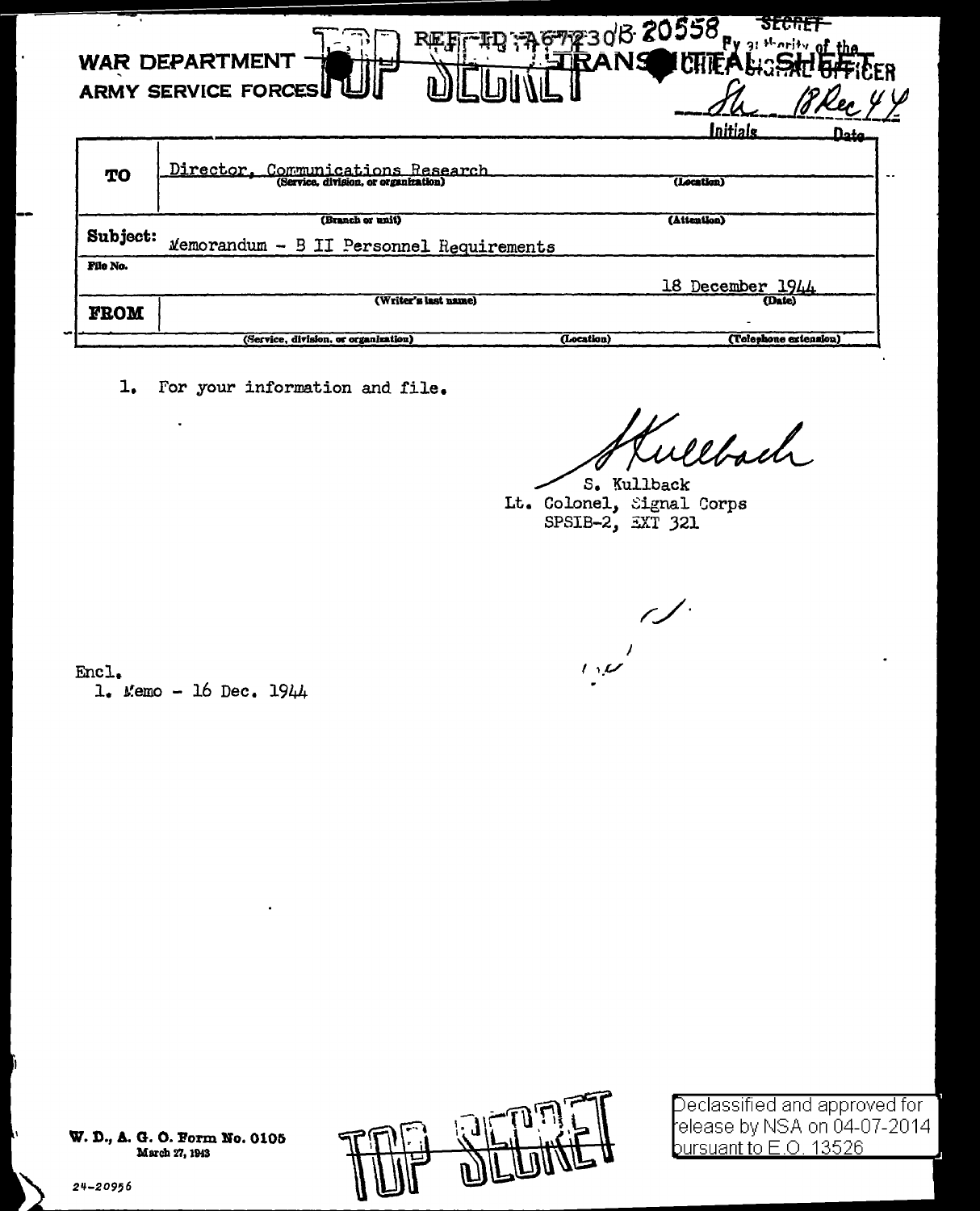È



 $IB.20558$ 

فتتضمن ستستشك

16 December 1944 Memorandum: B II Personnel Requirements

It is believed opportune to discuss herein the problems that confront B II, with their consequent personnel<br>demands, in order that the Personnel Control Committee may appresiate why it is necessary not only that the 18 civilians under discussion in Action I be permanently assigned to B II but also why it is necessary that the personnel allotment to B II be filled as soon as possible. Much of what follows is probably known by the Personnel Control Committee but is included for the sake of completeness.

2. The following principles and policy which guide the sperations of B II must be considered in view of the personnel reguirements inherent therein.

The 88A has been directed by competent higher authority to process all intercepted Japanese Army and Air Force Traffic.

b. It is the established policy of the Commanding Officer, that the SSA be the leader and the directing center and control agency for the various American and British centers engaged on the Japanese Army Code Problem.

The material with which B II must concern itä. aelf is very perishable. Information sbout the Japanese<br>forces, intentions, operations and shipping must be current if it is to be of value and worth the effort necessary to derive it. The inestimable value of such current information to the operations of the American Forces against the Japanese has been amply demonstrated. The pressure from 9-2 gaused by a temporary stoppage of current information for some months subsequent to I August 1944 due to various changes introduced by the Japanese and the extremes to which it was their desire to go to get data to derive such information, is a definite indication of the value of our efforts and the serious consequences of delay in the eperations.  $\mathbf{r} = \mathbf{r}$ 

3. A very large number of people and much equipment is involved in the Interception, forwarding and process-<br>ing of Japanese Army Traffic. Unfortunately, the exact figures are not available to the writer though the Personnel Control Committee can escertain them. This personnel is apread over the face of the earth and at the 88A includes many E Branch personnel, most of G Branch, most of B I, all

-1⊶

**The Contract Administration** 

Ĭζ.

si kr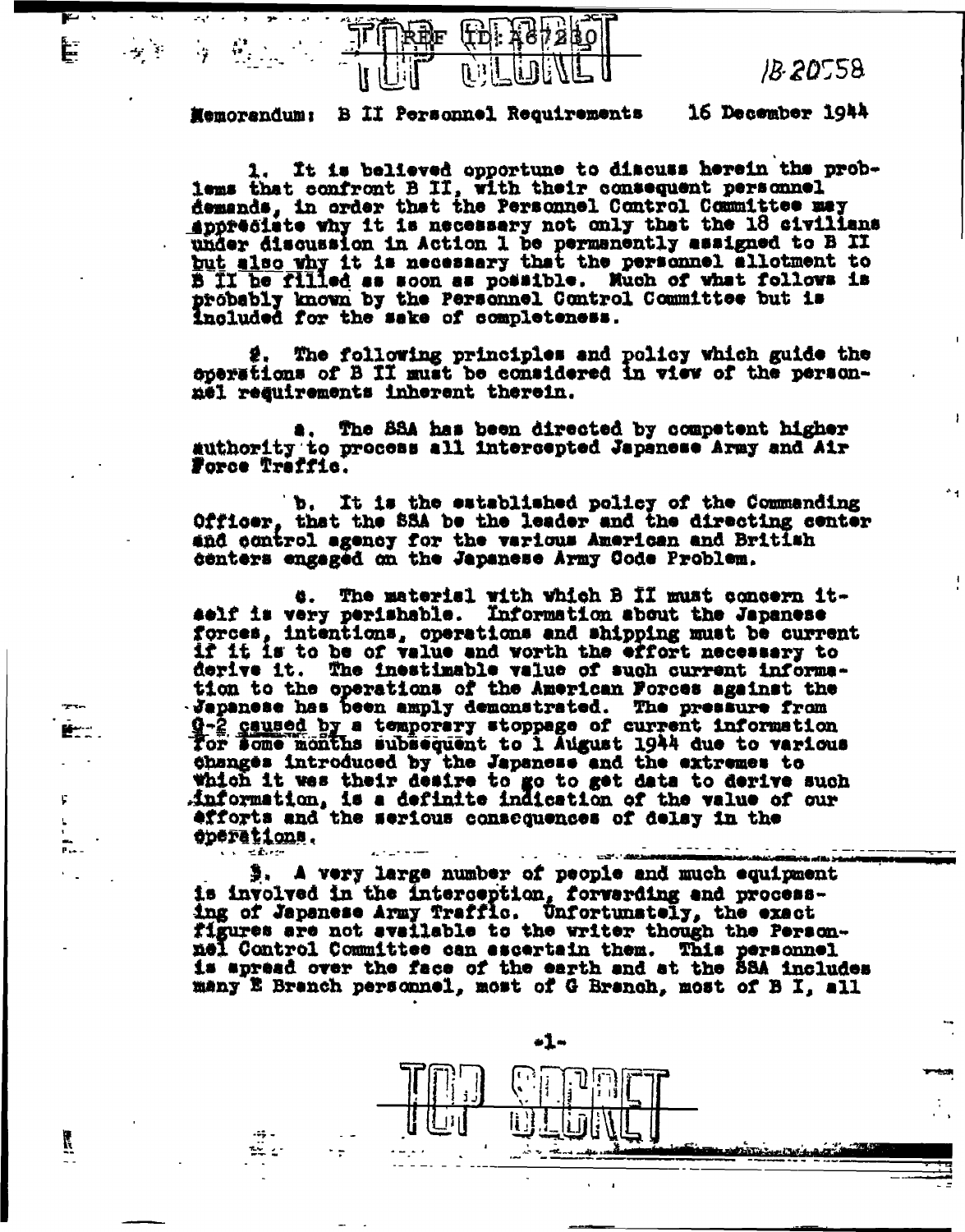

i<br>E

١÷

庈

de l'al. Mille de la mais

SF B II, most of B IV, most of I & L and a large staff in<br>Q-2. It must be pointed out that the expense and person-Q-2. nel involved in getting the traffic are wasted if B II dennot successfully solve and process the material. Nost of the operations of G Branch, B I, I & L and many person-<br>nel in G-2 are definitely dependent on the successful solution and processing of the traffic by B II.

4. It must also be pointed out that the nature and direction of B II Operations and problems cannot be planned for long in advance nor anticipated, since the Japanese refuse to make changes in their cryptographic materials and procedures to suit our convenience and personnel. We must be prepared to defend at no matter what point the Japanese attack cryptographically.

5. a. Since 1 August 1944, because of a variety of changes and new procedures introduced by the Japanese and edditional commitments which B II has been directed to undertake, it has become necessary to process more traffic<br>with new additional processes and procedures. Indeed, the latest additional step will take place on and after 16 December 1944. Let me repeat not only must more traffic be processed, but more processing steps must be performed.<br>Even if there had been no increase in traffic to process, it would still have required more personnel for processing.

b. A recent commitment which B II has been directed to undertake is the Japanese Air Force Problem. At present there are 40 people engaged on this problem Which needs 400 in order to satisfy the demands of G-2 and meet the commitment of the SSA.

c. A commitment which the Japanese have forced B II to undertake is the discriminant problem. The procedure of enciphering discriminants, introduced by the Japanese on 1 August 1944, has imposed several burdens on<br>B II. In the first place, personnel had to be trained and diverted to solve and recover the keys used to encipher the discriminant. In addition, every bit of traffic coming in had to be processed to the extent, at least of deciphering the discriminant in order to segregate traffic by system, a necessary preliminary to solution. This has absorbed the services of 163 personnel since 1 August 1944, something which could not have been foreseen until we learned about this change.

6. a. At this point it might be of interest to describe statistically the demands of the problems, just as it was explained to various ranking officers of the War

٠.



 $\sim$   $\sim$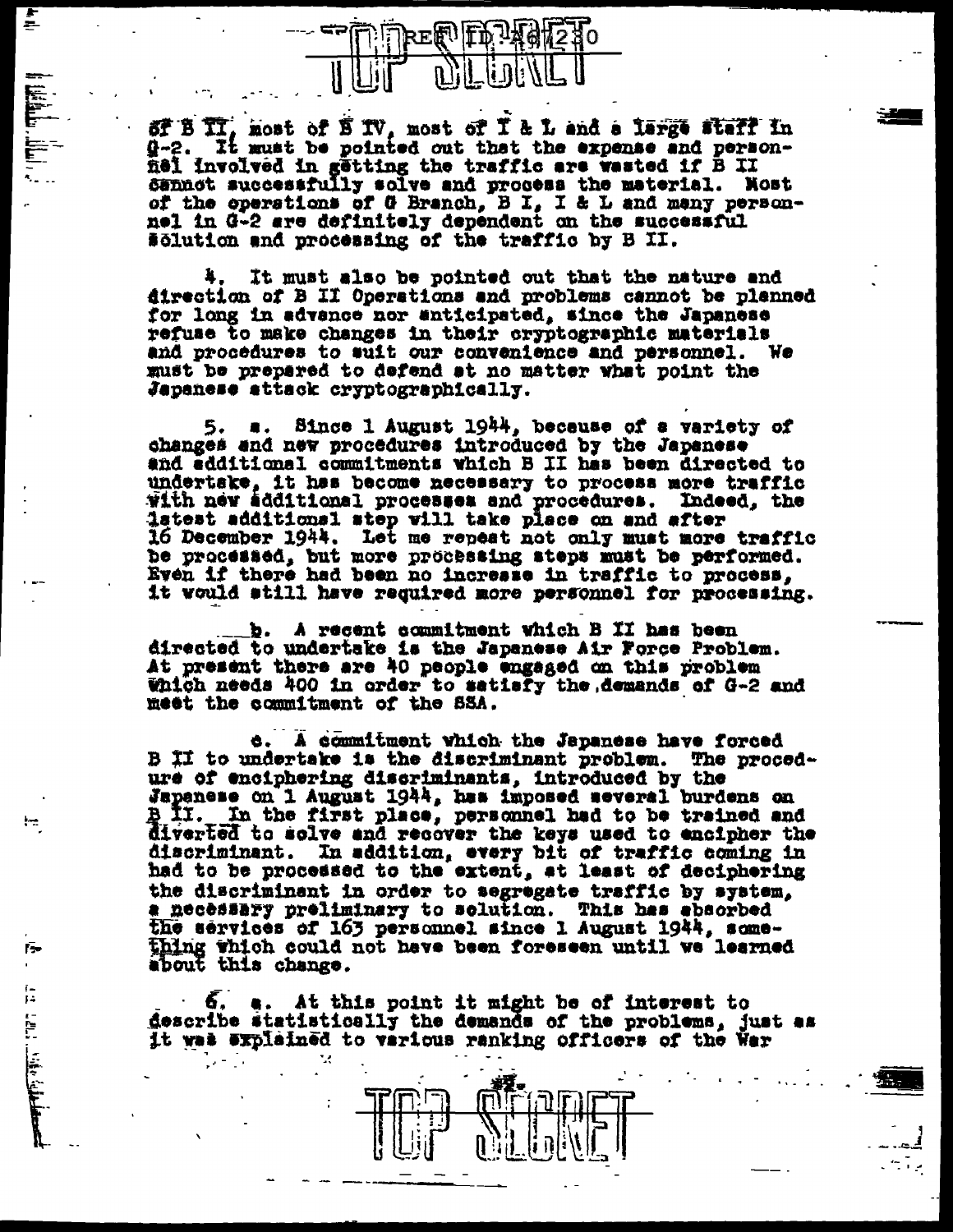

Department in order to get approval for an increase in the T/O of the SSA.

On an average of every two months there must be Þ. recovered.

> 1. 50,000 keys in the Water Transport system random number book.

. .

- 100,000 keys in two administrative systems 2. random number books.
- 100,000 keys in the Air Force random 3. mumber book.
- 50.000 keys in the Address random number 4. book.
- 10,000 keys in the discriminant random 5. number book.

This means a total of 310,000 new keys introduced every two months. Since a key recoverer recovers an average of 15 keys per day we have every two months a work load of 20,667 man days for recoverers sione. If we assume that we will take 60 days to recover the keys then 345 key recoverers -alone are necessary. Because of days off, etc., to have 345 key recoverers effective for 60 days requires that there be<br>at least 402 key recoverers. But for every key recoverer there are necessary 4 other people for research, administration and processing. Consequently, the requirement is 402

It must be remarked here that these figures are  $\mathbf{C} = \mathbf{C}$ besed on a maximum possible utilization of mechanical aida for large volume production.

÷.

1. It must also be borne in mind that we are attempting to duplicate the cryptographic procedures in all units of the Japanese Army of Divisional or equivalent level and higher in addition to reconstructing the necessary data.

Right now we have thousands of messages in air force systems Which could be read. Lack of sufficient personnel is the only reason for the information contained therein not being made available.

It might be suggested that the intercepted traffic be limited to what the available personnel can process and increase the traffic only as personnel becomes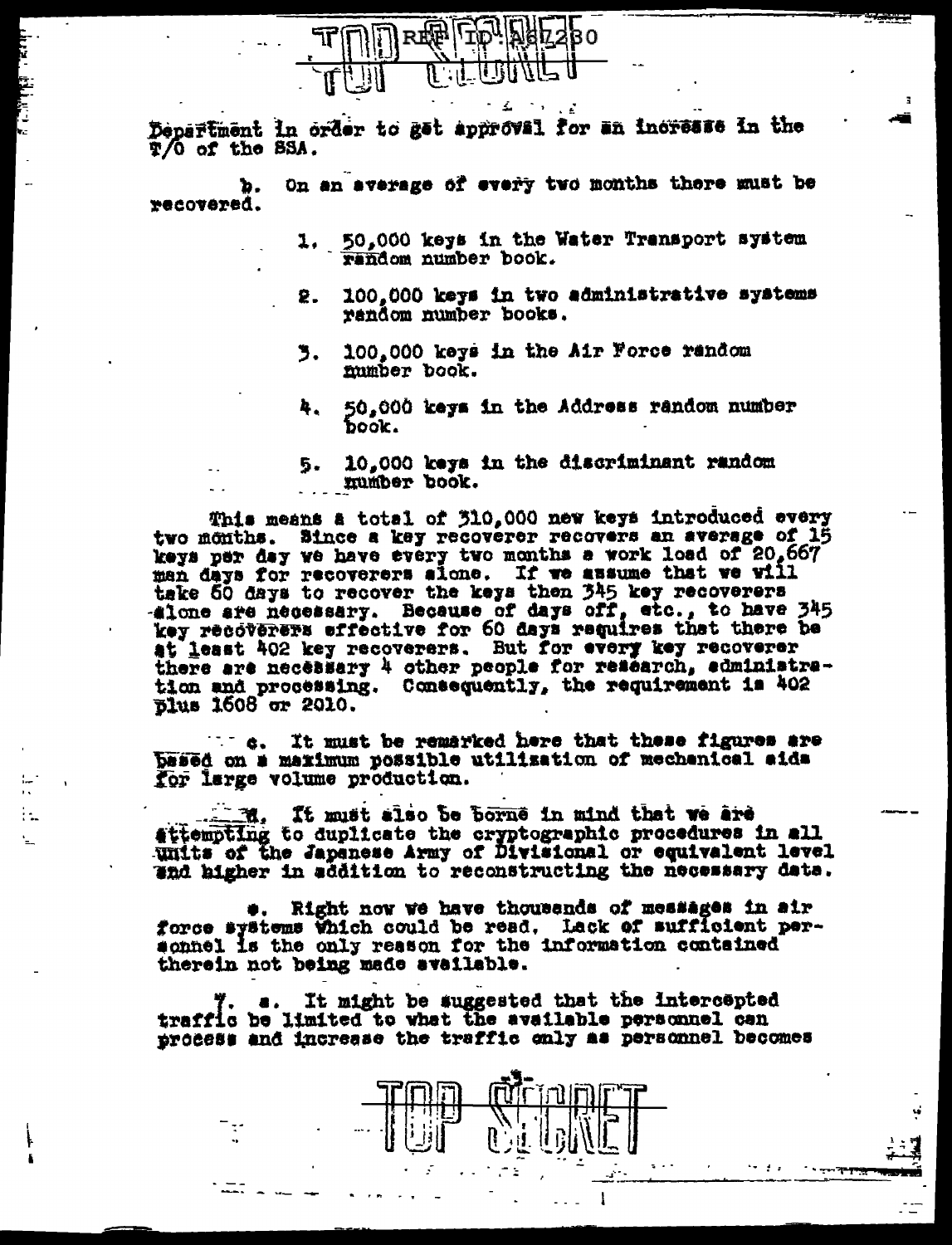$\zeta$  ,  $\zeta$  ,<br>  $\zeta$ 230  $\sim$   $\sim$ تتشيخ

available. Unfortunately, the Japanese refuse to cooperate<br>with us to this extent. Since 1 August they have changed<br>conversion squares every five days, as compared to once<br>every 20 days prior to 1 August. Consequently, fou much data for square recovery as before.

b. The encipherment of the discriminant using an 8-digit control which means  $100,000,000$  possibilities or 10,000 times as much as previously, means that a very large voiume of traffic must be available for the solution of the discriminants, which it must be repeated, is an absolute necessity if the messages are to be read. Consequently, each and every available message must be processed.

8. The current cryptographic trend by the Japanese to the use of latin squares and enciphered discriminant 60ntrol means that the reconstruction of such discriminant squares vill be very difficult if not impossible. But such squares are absolutely necessary if the discriminants are to be deciphered, the various systems separated and the traffic read. Since the Japanese tend to send considerable eryptographic information, including squares in their<br>traffic, it is consequently of prime importance that contin-<br>ufty be maintained and that all systems be studied and processed. The net result of the changes introduced by the Japanese is then that we must process more traffic with many additional procedures and work with it all if we are to read any of it.

The 18 civilian employees recently made available 9. to help clean up an accumulated backlog of traffic processing, in addition to those B II personnel that will be made available by the fact that 30 chlisted men at Vint Hill and 25 WAC's from G Branch have been made temporarily available for traffic processing will more than be absorbed by the additional step which must be done on all traffic (an average of 385,000 per month) on and after 16 December.

10. The B II training program which has trained and helped absorb more than a thousand people in specialized jobs is prepared to continue to do so for all personnel that will be made available.

11. Should the thread of continuity get broken because of insufficient personnel to process and read the traffic and a back jog form it will result in a eessation of the